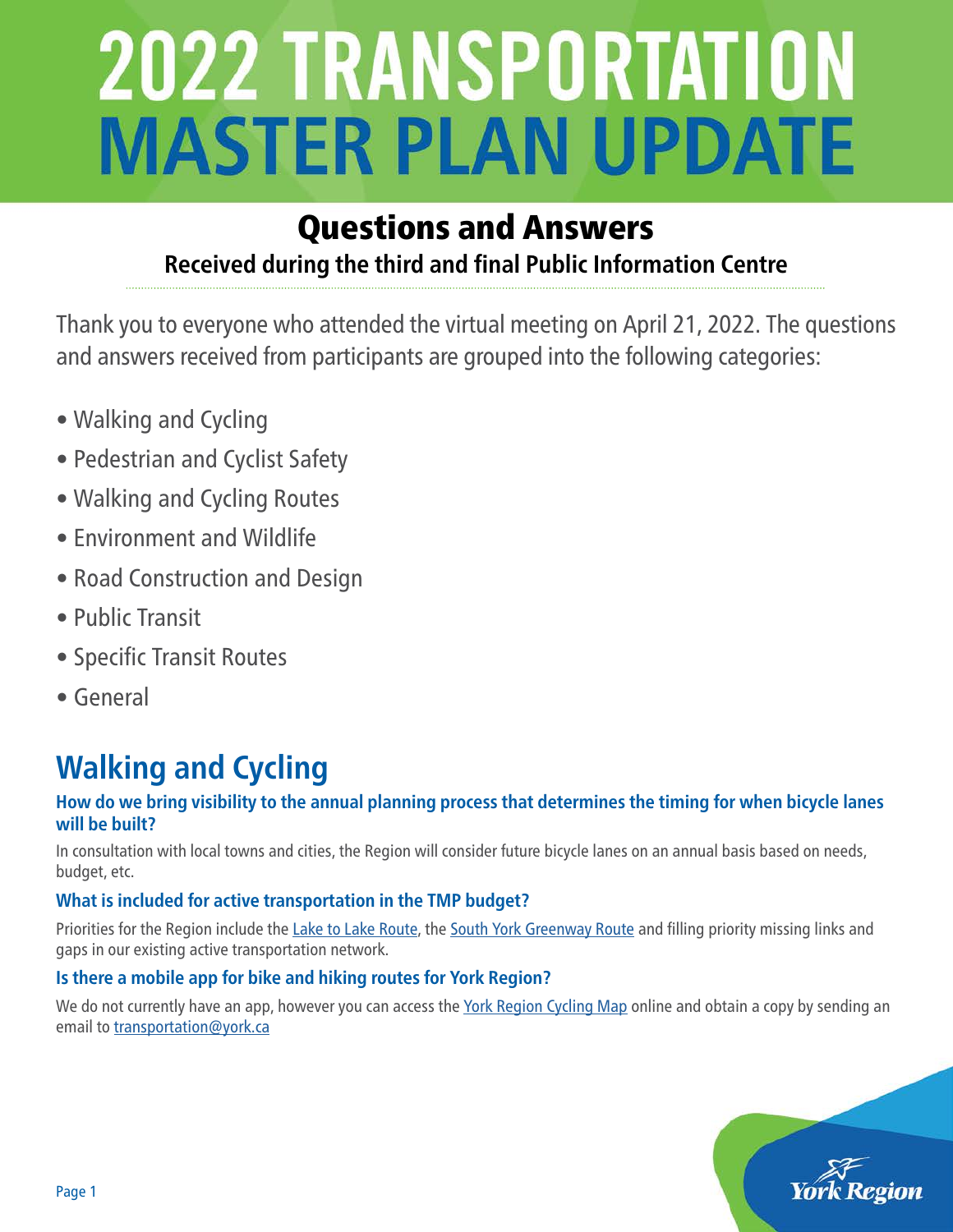## Questions and Answers

### **Received during the third and final Public Information Centre** *continued*

#### **How has micromobility (e-scooter/e-bike share) been considered by the TMP, especially in major transit station areas?**

Micromobility has been considered by the Region and in the TMP. This includes permitting the use of e-bikes and e-scooters within bicycle and high-occupancy vehicle lanes on Regional roads through the lane designation by-law 220-53.

We continue to look for opportunities to expand the cycling and micromobility network, in collaboration with Metrolinx, our local towns and cities, particularly through the major transit station areas planning process.

#### **The provincial government mandated an Enhanced Minister Zoning Order (EMZO) for the Langstaff area. Will this result in changes for planned active transportation facilities?**

Active transportation has always been a priority in the major transit station areas and will continue to be an integral part of these projects with Metrolinx and other partners.

The transportation planning will be part of an ongoing process and as EMZO are issued, Regional staff will continue to assess and address impacts on the transportation network.

#### **Do you have any plans to provide education on proper road use for drivers, cyclists or joggers?**

The Region provides safety tips in a number of materials and through awareness campaigns. As well, we partner with York Regional Police on a number of community initiatives. More information regarding our campaigns and programs can be found at [york.ca/traffic safety](http://york.ca/traffic safety)

#### **The TMP notes that half of trips under five kilometres will be completed by walking or cycling - how was this forecasted?**

In addition to assessing various transportation network options, the TMP study analyzed six different future scenarios that would require changes in transportation policy, funding and traveller behaviour. Using the Regional travel demand model, one scenario indicated that that if half of all trips less than 5 kilometres were taken by walking, cycling and sustainable transportation, then congestion could be reduced without impacting the Region's investment in transportation infrastructure.

#### **What is the difference between the cycling and trail network maps?**

The Regional Road Cycling Network looks at cycling facilities within the Regional road right of way primarily used by commuters. The Regional Trail Network focuses more on off-road trails primarily used for recreation. However, we recognize that our cycling network may be used both by commuter and recreational cyclists so the maps are intended to be used together.

#### **Could it be recommended that gravel shoulders are paved for cycling during constructing and repaving?**

This could be recommended in the future. It is recognized that paved shoulders have added benefits, providing extra space for cyclists and pedestrians if no other active transportation facilities are present. Paved shoulders support the pavement structure of the adjacent roadway, prevent erosion and accommodate stopped and emergency vehicles.

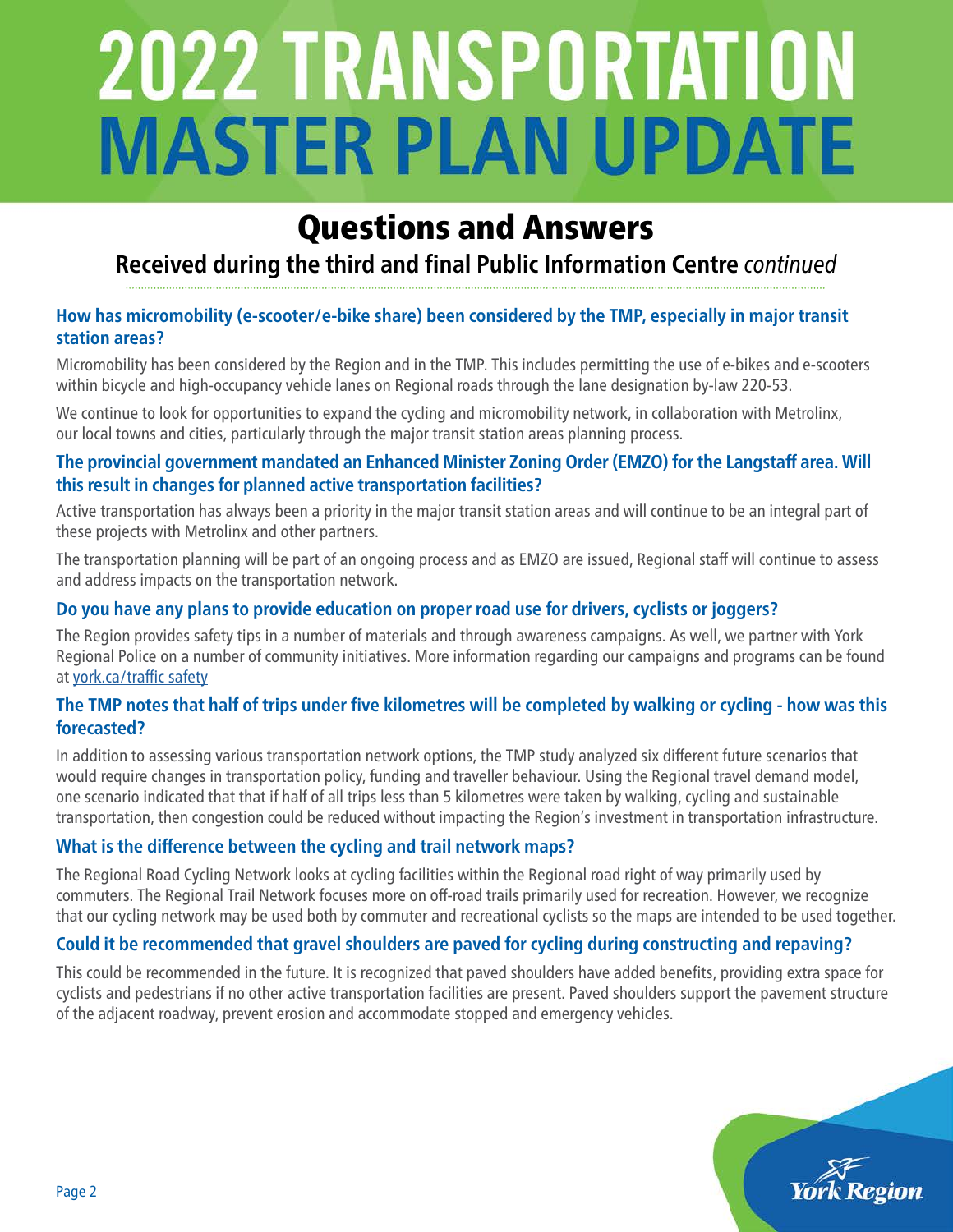## Questions and Answers

### **Received during the third and final Public Information Centre** *continued*

#### **How does the Region maintain current bicycle lanes?**

Cycling facility maintenance varies on a case-by-case basis throughout the region. The Region works closely with local municipalities to determine ownership and maintenance of various cycling facilities. The maintenance of cycling facilities will be further explored in the focus areas as an output of the Transportation Master Plan.

#### **Does York Region have any plans for bike rentals or a bike share program?**

At the moment, there are no plans for a Regional bike share system, however we encourage you to visit your local bike shop that may offer rentals. We will continue to explore first and last kilometre solutions.

## **Pedestrian and Cyclist Safety**

#### **What steps are taken to ensure transit, sidewalks and bike routes are in place before residents move into a community?**

The Region collaborates with local municipalities on development applications to coordinate new cycling and pedestrian routes.

#### **Do all municipalities contribute to the planning and maintenance for cycling facilities to make them safe?**

Yes, this varies on a case-by-case basis depending on who owns and operates the facility. The planning and maintenance are based on budget, need, etc.

#### **How are cyclists, pedestrian and public transit being prioritized over cars to move people at traffic lights?**

For regional intersections, traffic signal coordination requires balancing the needs of traffic flow, pedestrians, emergency vehicles and other users. York Region strives to coordinate signals as best as possible to reduce delay while optimizing safety. There are dedicated signals where they are suitable.

#### **Are there plans for dedicated bicycle lanes that are separated from the road?**

The Transportation Master Plan considers all travel modes which includes planning for active transportation facilities. Whenever possible, we look to design these facilities off-street and leverage our [Pedestrian and Cycling Planning and Design Guidelines](https://www.york.ca/business/land-development/construction-design-guidelines-and-standards) for a context sensitive approach.

#### **Will York Region design and implement friendly protected intersections?**

Protected intersections are included as part of the [Region's Pedestrian and Cycling Planning and Design Guidelines](https://www.york.ca/business/land-development/construction-design-guidelines-and-standards). There are several different treatments for pedestrians and cyclists included in this comprehensive document that are assessed and applied to individual projects in ways that are sensitive to surrounding lands.

#### **Will there be buffered bicycle lanes on Bathurst Street through the Town of Aurora?**

At this time, buffered bike lanes are not planned for Bathurst Street through the Town of Aurora. This may be considered in the future.

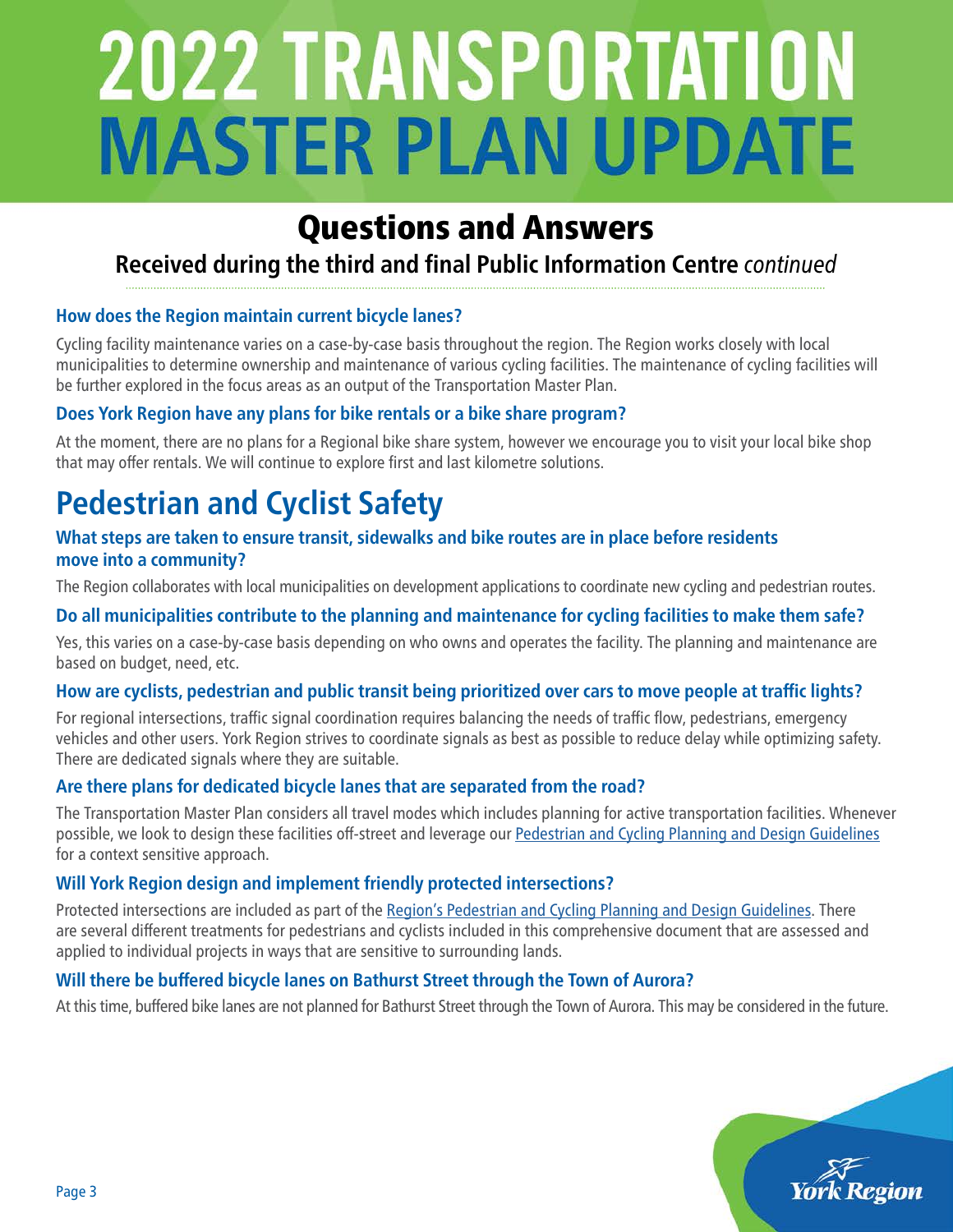## Questions and Answers

### **Received during the third and final Public Information Centre** *continued*

#### **How are pedestrians and pedestrian safety being prioritized in the TMP?**

Safety for all travelers is a key focus area within the Transportation Master Plan and continues to be a top priority for the Region. Initiatives include safety [enhancements for pedestrians and cyclists,](https://www.york.ca/newsroom/campaigns-projects/motorists-pedestrians-lets-work-our-relationship) such as protected bike lanes and pedestrian crossings, a [traffic safety program](https://www.york.ca/transportation/traffic/traffic-safety-program) to reduce the number and severity of collisions, implementing slow school zones and pavement markings, and the development of a traveler safety strategy.

#### **Are there plans for pedestrians only streets?**

Local towns and cities may consider pedestrian only streets and traffic calming measures where appropriate. [Regional roads](https://www.york.ca/transportation/roads) are major arterial roads. Local streets are under the jurisdiction of the local municipality.

#### **Are there plans for more protected bike lanes to improve bike lanes already built next to the road?**

Moving forward, the Region is looking to design more cycling facilities in-boulevard. Improvements to existing on-street facilities are considered on a case-by-case basis.

#### **Are there plans to add cycling facilities on streets other than regional roads?**

The TMP includes those cycling facilities along regional roads, however these are coordinated with facilities planned by both municipal and provincial partners where possible.

## **Walking and Cycling Routes**

#### **During the construction of Highway 427, the bicycle lanes on Langstaff Road were removed during construction - can these be maintained during construction?**

To ensure safer travel through construction areas, lane closures are sometimes required as part of stages of work and for equipment storage. Accommodation of all road users is considered where possible. Stay up to date on road construction projects through [york.ca/roadconstruction](https://www.york.ca/transportation/roads/road-construction-schedule)

#### **Will the Region consider pedestrian and cycling route crossings over Highway 407 between Highway 404 and Markham Road?**

Cycling facilities though the highway interchanges are under the jurisdiction of the [Ministry of Transportation Ontario](https://www.ontario.ca/page/ministry-transportation). Each highway crossing will have a project-specific environmental assessment study and would consider accommodation of pedestrian and cycling facilities where appropriate.

#### **Is there a plan for bike and walking paths across the east-west hydro corridor south of Highway 407 in the Region?**

The Region is currently undertaking a study for the [South York Greenway Route](https://www.york.ca/newsroom/campaigns-projects/help-us-plan-new-south-york-greenway) that looks to explore an east-west active transportation facility in the vicinity of the Highway 407 hydro corridor.

#### **Was the proposed Prospect Street bike lane, from Mulock Drive to Timothy Street, considered through Fairy Lake Park?**

The proposed bike lane on Bayview Avenue/Prospect Street was an opportunity provided by the planned resurfacing works that are slated for the summer of 2022. For more information visit the project information page on [york.ca](https://www.york.ca/newsroom/campaigns-projects/share-your-thoughts-safer-cycling-options-prospect-streetbayview-avenue)

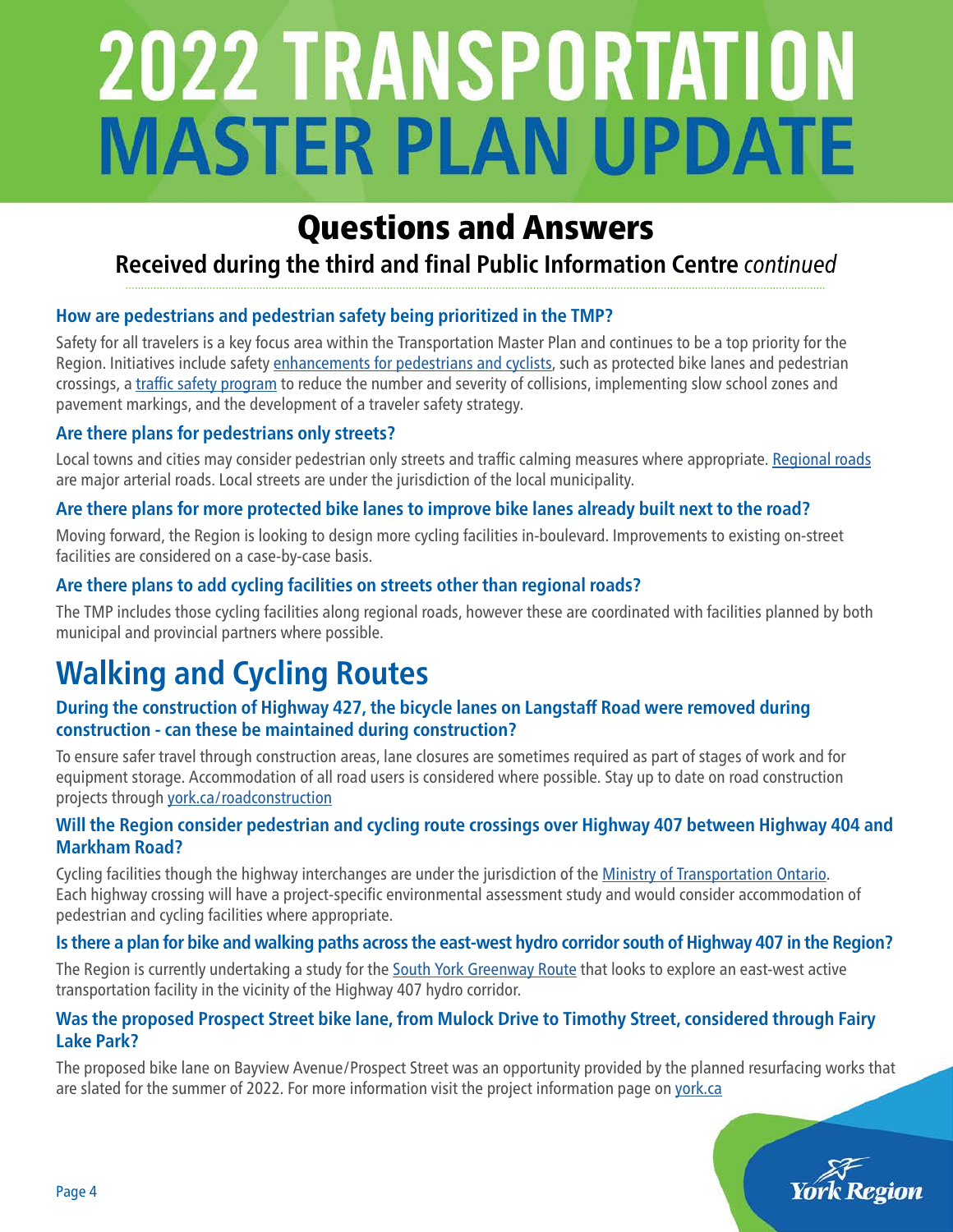## Questions and Answers

### **Received during the third and final Public Information Centre** *continued*

#### **The protected bike lane just ends before reaching Main Street Unionville. What if I want to travel east of there?**

This section of Highway 7 will be considered in the future for bicycle lanes. This segment is currently unfunded.

#### **The Lake to Lake plan is great - what is the plan to complete this section? Specifically, along the streets from Mount Albert Road where the trail ends to the lake in Keswick.**

Staff will continue to review the [Lake to Lake Cycling Route and Walking Trail](https://www.york.ca/transportation/cycling/lake-lake-cycling-route-and-walking-trail) segment in consultation with our local municipalities and the active transportation prioritization list.

#### **Can we have a path near Bayview Avenue under Highway 7 connecting the walking trails in the City of Richmond Hill to the City of Markham?**

The Region is currently conducting a study for the [South York Greenway Route](https://www.york.ca/newsroom/campaigns-projects/help-us-plan-new-south-york-greenway) and considers future path connections in consultation with the local municipalities.

## **Environment and Wildlife**

#### **What initiatives is the Region pursuing for wildlife crossings? How are they funded?**

York Region considers wildlife in the planning and design of road improvement projects. Funding of wildlife crossings can be included as part of capital construction projects. Some examples of wildlife crossings include road closures for Jefferson Salamander migration, bridge crossings over valleys, and culverts designed to connect habitats.

#### **I'm concerned about increasing levels of salt entering the watershed as road networks expand, including Lake Simcoe. Is the Region considering building fewer roads and making better use of them in light of climate change and salt?**

The Region has a salt management plan in place that balances the mobility needs for pedestrians, cyclists, transit users and motorists using Regional roads in minimizing the impacts on the natural environment. The TMP supports the Region's Climate Change Action Plan that identifies a number of Regional actions to reduce greenhouse gas emissions such as the implementation of electric buses and fleet vehicles.

#### **How is the TMP addressing climate change and reduction of greenhouse gas emissions?**

The TMP builds upon a couple of plans, including The York Region Energy Conservation and Demand Management Plan, a corporate plan which identifies key actions implemented to reduce greenhouse gas emissions and work towards net-zero by 2050 can be accessed here: <https://www.york.ca/york-region/plans-reports-and-strategies/energy-reporting>

Also the Climate Change Action Plan, a community-oriented plan with priorities and actions can be accessed here: <https://yorkpublishing.escribemeetings.com/filestream.ashx?DocumentId=10811>

#### **Does York Region have plans to install new e-charging stations in the future?**

York Region is actively installing e-chargers across 12 of our properties in the Region. By the end of this year York Region will have 64 publicly accessible electric vehicle chargers across these sites.

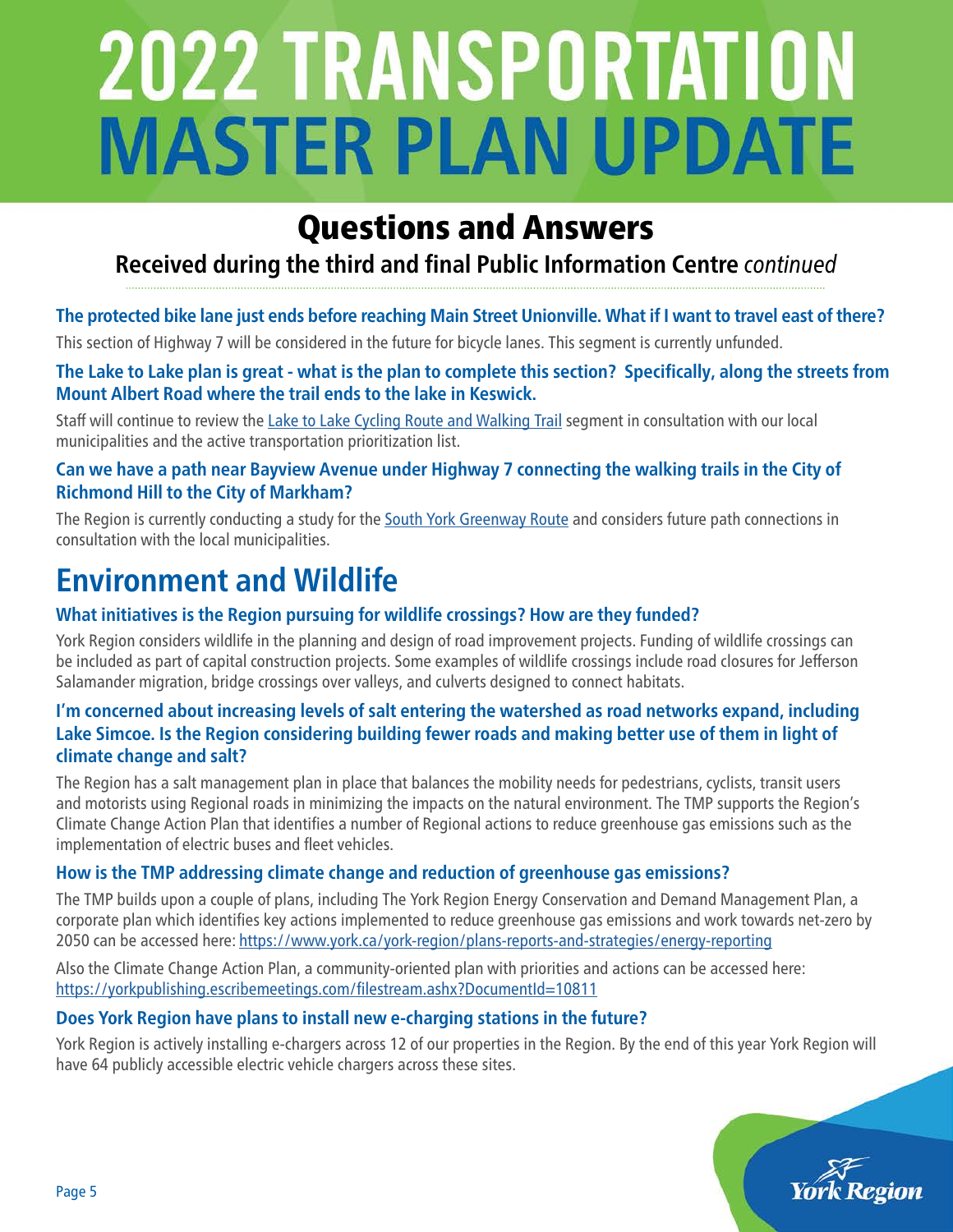## Questions and Answers

### **Received during the third and final Public Information Centre** *continued*

#### **Are there plans for York Region Transit electric/solar transit buses?**

In December 2020, York Regional Council approved the Transit Fleet Electrification Plan. York Region Transit (YRT) will continue to incrementally purchase electric buses between 2021 and 2029 and will purchase only electric buses from 2030 onward. YRT currently has 12 electric buses and, by the end of 2023, will have 16 electric buses within its fleet. The goal is to have the entire fleet converted to electric vehicles by 2051.

## **Road Construction and Design**

#### **Is York Region proactively pursing more roundabouts instead of traffic lights and stop signs at intersections?**

York Region conducts traffic studies to determine whether a roundabout or traffic signal is most appropriate for an intersection. For more information, please visit the [roundabout page](https://www.york.ca/transportation/roads/roundabouts) on york.ca

#### **What considerations are being made to keep traffic moving, especially making left turns on Yonge Street?**

For Regional road intersections, traffic signal coordination requires balancing the needs of traffic flow, Viva bus priority, pedestrians, emergency vehicles, among other road users. The York Region TMP has various focus areas and initiatives that address traffic on major regional roads including Yonge Street. York Region strives to coordinate signals as best as possible to reduce delays, stops and travel times by optimizing traffic signal timings and operations.

#### **Are there plans for roadway underpass construction below existing railway crossings, such as Highway 7 in Unionville and McCowan Road north of Highway 7?**

Locations for road/rail grade separations are identified in the TMP 2051 Road Network - Map 4. Grade separations will be subject to agreement with the rail authority and York Region's capital planning process. For more information, see Proposed 2051 Transportation Network Maps at [york.ca/TMP](https://www.york.ca/york-region/plans-reports-and-strategies/transportation-master-plan)

#### **Are there any planned Bayview Avenue improvements, including widening south of Highway 7?**

York Region's TMP 2051 Road Network - Map 4 shows planned road improvements on Bayview Avenue, from John Street to Highway 7. For more information, see Proposed 2051 Transportation Network Maps at vork.ca/TMP

#### **Does York Region have a plan to build a Regional road connecting Ravenshoe Road with the western side of the Holland River to connect with Highway 11?**

The Province of Ontario is proposing a new freeway connecting Highway 404 to Highway 400 called the Bradford Bypass. For more information on the Bradford Bypass, please visit the Ministry of Transportation [project page](https://www.bradfordbypass.ca). For more information on the TMP proposed networks, see Proposed 2051 Transportation Network Maps at [york.ca/TMP](https://www.york.ca/york-region/plans-reports-and-strategies/transportation-master-plan)

#### **Yonge Street can be quite busy, are there plans to make roads narrow, expand sidewalks or reduce speeding or generally improve conditions on these corridors?**

York Region follows best practices to ensure the safety of all road users and considers the roadway right-of-way in planning and design. [York Region's Designing Great Streets Guidelines](https://www.york.ca/business/land-development/construction-design-guidelines-and-standards) provides further details.

Pedestrian and cycling facilities are considered where there are opportunities for road improvements that support new active transportation facilities. Pedestrian and cyclist safety is always paramount and greater separation between road and cycling facilities is encouraged where possible.

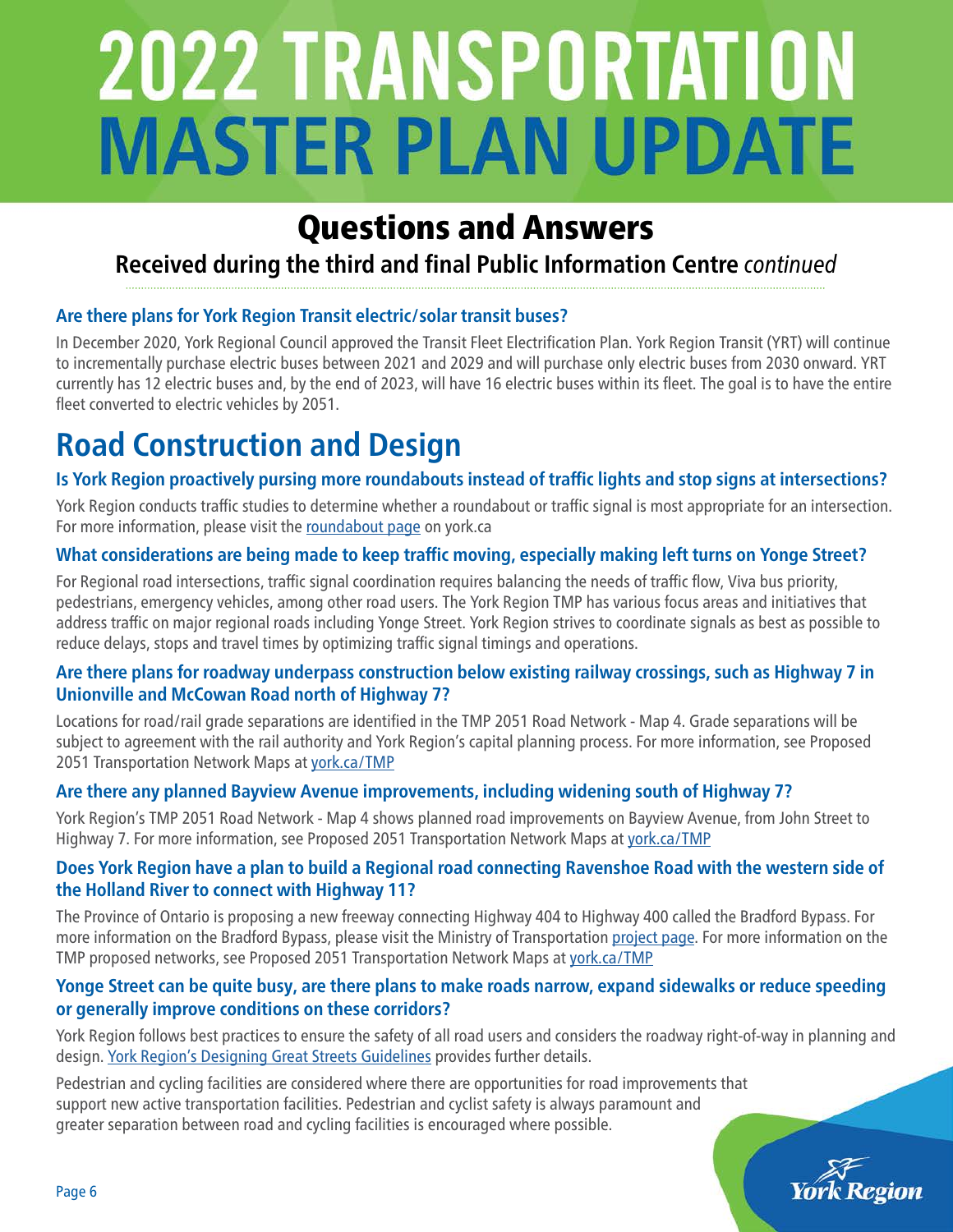## Questions and Answers

### **Received during the third and final Public Information Centre** *continued*

#### **How will the Region plan for autonomous vehicles in the future?**

York Region will take an approach that considers connected and autonomous vehicles, while acknowledging that the technologies and policy in this field will continuously transform and evolve.

#### **Are there plans to introduce inductive charging (road acts a charger to electric vehicles) to York Region roads?**

York Region will continue to monitor new technologies and implement where appropriate.

#### **Is the Region planning for Highway 400 interchanges north of Teston Road to support growth in that area?**

York Region will work with the Ministry of Transportation of Ontario for new interchanges north of Teston Road located at either Kirby Road or King-Vaughan Road. Potential Highway 400 Interchange improvements north of Teston Road will be identified in the York Region TMP 2051 Road Network - Map 4. For more information, see Proposed 2051 Transportation Network Maps at [york.ca/TMP](https://www.york.ca/york-region/plans-reports-and-strategies/transportation-master-plan)

#### **Is York Region in support of the future Highway 413 and is it included in the TMP?**

Highway 413 is a provincial project and public consultation is conducted by the Ministry of Transportation Ontario. Transportation projects are managed by the respective regional, local and provincial government agency that has ownership of the road. However, the support for projects is managed by different levels of government and must be approved by Regional Council. For more information visit the [Highway 413 page](https://www.highway413.ca/)

#### **Will there be any roads uploaded to the Region and what is the criteria for the Region to take ownership of a roadway from a local municipality?**

The TMP does not identify or recommend specific roads for upload to York Region. Road transfers can be requested by local municipalities at any time. For information about the road transfer process and criteria, please reference [The Regional Road Assumption Policy](https://www.york.ca/transportation/roads/regional-roads)

## **Public Transit**

#### **Does York Region Transit have plans to lower the cost of transit fares? Why is the York Region Transit ticket price higher than in Toronto for TTC?**

The TMP is adopting transportation equity as a focus area to ensure that the transportation network and supporting services are available and accessible to all travelers and users, regardless of their location, income, gender, race, culture, and other factors.

York Region Transit (YRT) fares are reviewed and approved by Regional Council and dependent on funding contributions from various levels of government. To improve the affordability of transit, YRT offers reduced fares for children, youth and seniors, and offers the Transit Assistance Program for residents who may require additional support to pay for transit.

#### **How were the costs per kilometre of Bus Rapid Transit Corridor determined as they appear to have increased from previous amounts?**

The estimated cost of the Bus Rapid Transit (BRT) corridor was based on the average cost of constructing the existing 35 kilometres of BRT. This average cost per kilometre was then applied to each BRT corridor to estimate the construction cost in the TMP. Property cost, soil and land mitigation, inflationary increases, among other things, all contribute to the cost per kilometre increase.

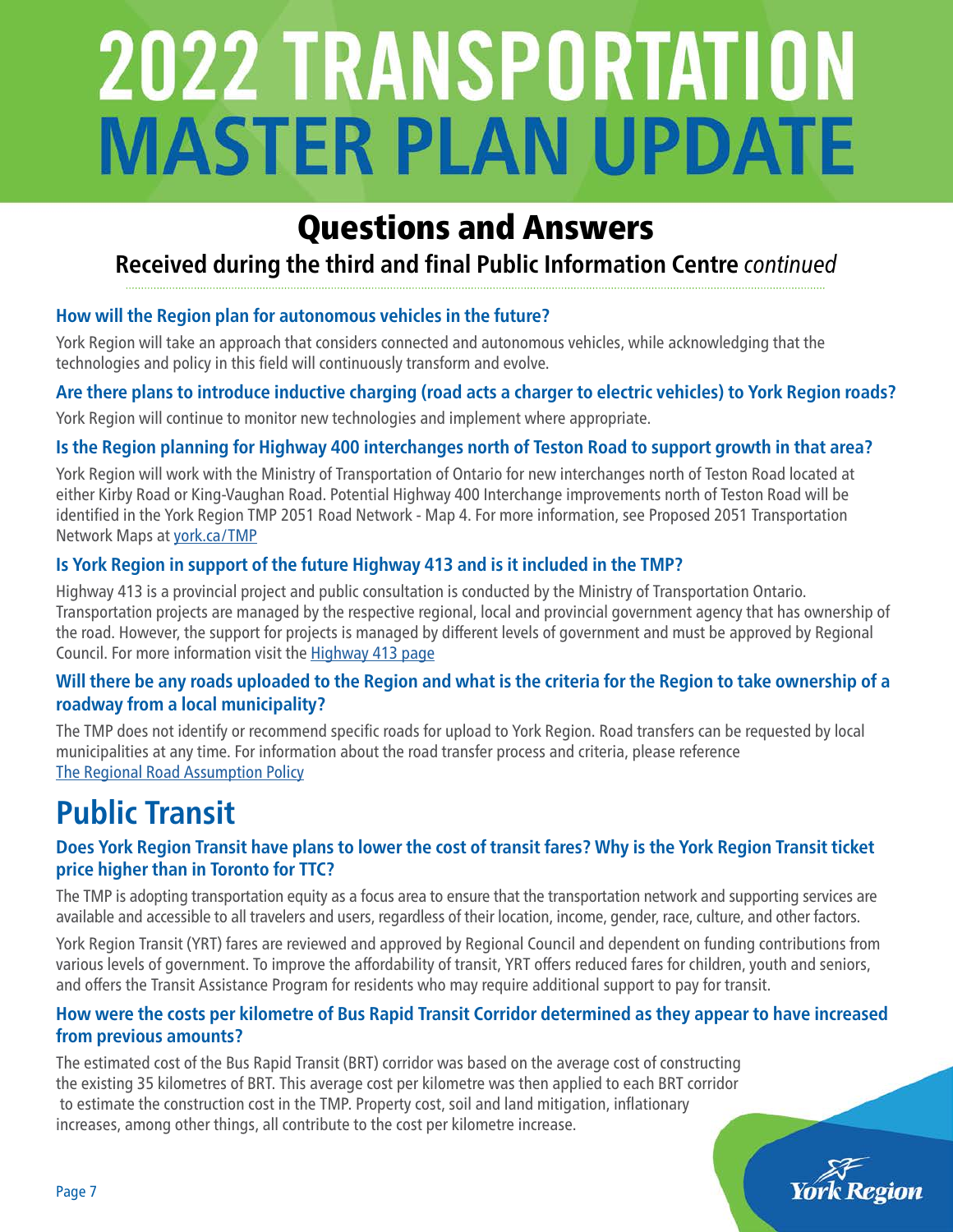## Questions and Answers

### **Received during the third and final Public Information Centre** *continued*

#### **Are buses and intersections equipped with priority measures so buses don't constantly have to wait at red lights?**

Bus signal priority has been implemented along the Region's major rapid transit corridors. However, to equip all conventional bus fleet and intersections would require significant investment and has not been prioritized at this time.

#### **What is York Region Transit doing for public transit options in smaller municipalities to connect with local government services?**

York Region Transit operates a network of routes and Mobility On-Request services connecting residents to destinations across the Region, including helping residents travel to local government offices. Transit services are reviewed regularly to identify gaps and YRT is committed to balance service growth and expenditures by operating a broad network of services as efficiently as possible. This includes integrating services with GO Transit, Brampton Transit, Durham Region Transit and the TTC to serve the needs of communities.

#### **How are dedicated bus lanes (Viva Rapidways) successful and what studies support this?**

York Region Transit Viva's rapidway projects have been recognized as contributing to the Region's goals of designing and delivering an exceptional and innovative rapid transit system that moves and connects people to York Region's urban centres and destinations. Information about Viva's awards and recognition can be found on the [vivaNext website.](https://www.vivanext.com/awards_recognition)

#### **Why is Major Mackenzie Drive a rapid transit corridor and not 16th Avenue/Rutherford Road as it is currently higher density?**

As part of York Region Transit's Frequent Transit Network, the 16th Avenue/Rutherford Road corridor has been identified for frequency improvements to support ridership demand. More details on transit service improvements can be found at <https://www.yrt.ca/en/about-us/plans-and-improvements.aspx>

The TMP identifies a new rapid transit corridor on Major Mackenzie Drive, which is in alignment with provincial plans, including Metrolinx's 2041 Regional Transportation Plan, and supports major transit station (MTSAs) identified in the [Regional Official Plan](https://www.york.ca/york-region/regional-official-plan)

## **Specific Transit Routes**

#### **Is the subway extension in York Region being extended to the Town of Newmarket?**

The TMP considers commitments from federal, provincial and regional governments to build the Yonge North Subway Extension to the City of Richmond Hill. A potential subway corridor is also identified along Yonge Street, as well as along Jane Street, which could extend to Major Mackenzie Drive. Further northward extension is not currently planned and would be subject to further study and additional funding.

#### **Does York Region have plans for a future Light Rail Transit (LRT) line in the southern part the Region?**

The TMP outlines future rapid transit corridors. However, the plan does not have specific solutions as each new project is subject to analysis and approvals through an Environmental Assessment Study.

The TMP considers the Council approved population and employment projections through the Municipal Comprehensive Review. This informs where there will be sufficient demand to support future transit projects.

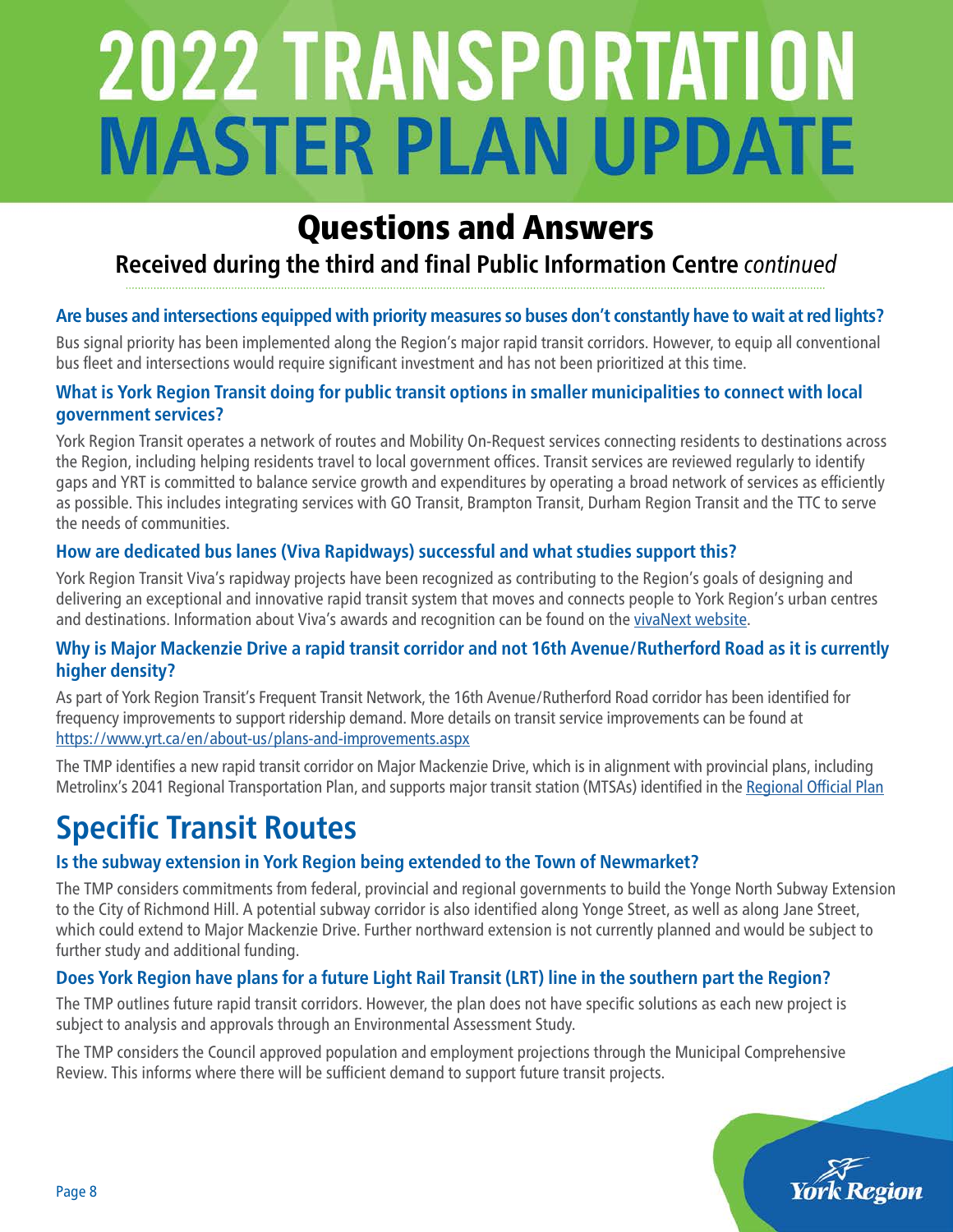## Questions and Answers

### **Received during the third and final Public Information Centre** *continued*

#### **Will there be future York Region Transit services to Milliken GO Station?**

York Region Transit (YRT) works closely with Metrolinx to improve connections between local transit and GO train service. YRT is a stakeholder in GO station improvement plans led by Metrolinx and continues to advocate for transit infrastructure, such as bus loops or on-street bus bays, to support transit connections at GO stations.

#### **Is York Region Transit planning to expand transit routes into Durham Region?**

York Region Transit (YRT) works with neighbouring transit agencies, including Durham Region Transit (DRT) to provide integrated service across municipal boundaries. YRT currently connects with DRT at Highway 48/Lake Ridge Road in the Town of Georgina using [Mobility On-Request \(MOR\) service](https://www.yrt.ca/en/our-services/mobility-on-request-service.aspx). There are future plans to further integrate fixed route and MOR services at the future Cornell Bus Terminal in Markham. We welcome you to provide your transit-related feedback as part of York Region Transit's annual plan consultation at [yrt.ca/transitplan](https://www.yrt.ca/en/about-us/transit-initiatives.aspx)

#### **Are there plans to expand York Region Transit to the Kleinburg area?**

In November 2021, York Region Transit (YRT) introduced a [Mobility On-Request](https://www.yrt.ca/en/our-services/mobility-on-request-service.aspx) Kleinburg-Nashville service which includes service to/from key destinations in Kleinburg and the Al Palladini Community Centre where travellers can connect with other YRT services.

YRT continues to monitor ridership demand in growing communities and reviews the expansion of services as part of the annual service plan process. We welcome you to provide your transit-related feedback as part of York Region Transit's annual plan consultation at [yrt.ca/transitplan](https://www.yrt.ca/en/about-us/transit-initiatives.aspx)

#### **Are there plans to expand the Bus Rapid Transit on east-west routes in York Region aside from Highway 7?**

Identifying and protecting corridors for rapid transit infrastructure is critical as the Region grows with identified expanded infrastructure and services. The TMP aligns with Metrolinx's 2041 Regional Transportation Plan (RTP) which identifies new rapid transit corridors on Jane Street, Major Mackenzie Drive, Leslie Street, Green Lane an in partnership with the City of Toronto, on Steeles Avenue from the Spadina subway line to Milliken GO station. The TMP is also aligned with the RTP in identifying frequent regional express bus service corridors along Highways 400, 404, 407 and 427.

The TMP, including the proposed [2051 Rapid Transit Network - Map 3](https://www.york.ca/york-region/plans-reports-and-strategies/transportation-master-plan), recognizes further study is required to assess the need for future rapid transit corridors particularly in the southeast area of York Region to enhance connectivity and align with provincial rapid transit plans identified in the Greater Golden Horseshoe Transportation Plan.

#### **Are there new York Region Transit Routes to connect the Humber College North Campus in Etobicoke? Route 7 could be improved.**

While the TMP does not get into the specific details of local transit services, your feedback has been forwarded to York Region Transit for consideration. We welcome you to provide your transit-related feedback as part of York Region Transit's annual plan consultation at [yrt.ca/transitplan](https://www.yrt.ca/en/about-us/transit-initiatives.aspx)

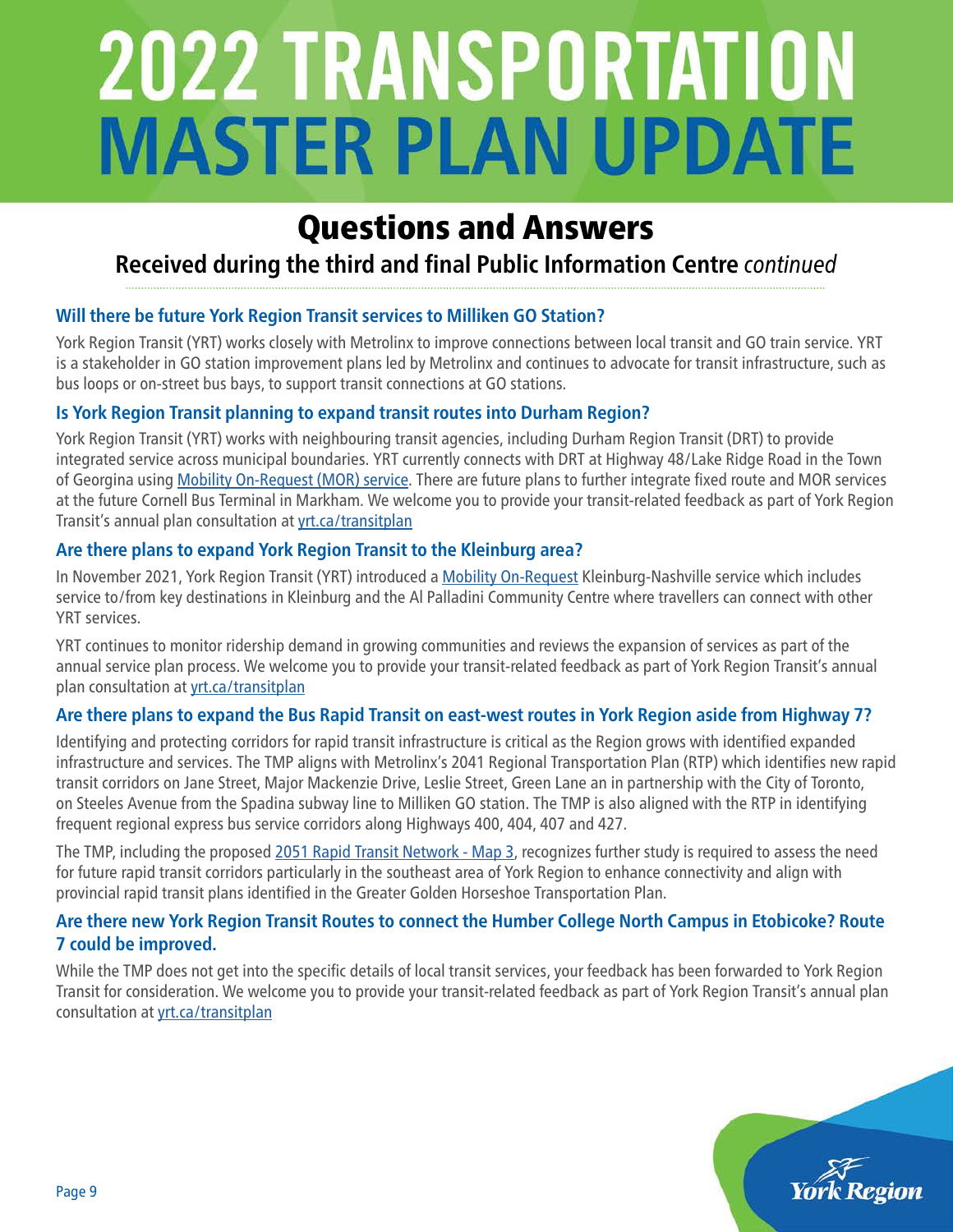## Questions and Answers

### **Received during the third and final Public Information Centre** *continued*

#### **Can new transit routes focus on connections to GO Stations rather than just local York Region Transit routes?**

York Region Transit (YRT) provides local transit service which integrates with GO Transit services which provide regional transit service for the Greater Toronto and Hamilton Area. The province recently announced free local transit for travellers connecting to and from GO Transit when using a PRESTO card. This allows residents additional mobility to travel throughout the Region and Greater Toronto and Hamilton Area. YRT will continue to work with Metrolinx to improve fare and service integration.

#### **Are there plans for shuttle loop around VMC/South VMC/Colossus areas to help residents move, shop, work, and play within, or access the subway/VIVA quickly without needing a car?**

York Region continues to work closely with the City of Vaughan to continue providing mobility options for residents in the Vaughan Metropolitan Centre and Weston Road/Highway 7 areas, including active transportation and transit options. We welcome you to provide your transit-related feedback as part of York Region Transit's annual plan consultation at [yrt.ca/transitplan](https://www.yrt.ca/en/about-us/transit-initiatives.aspx)

#### **The Bridge and High Tech subway stations appear too close together. Is it possible to have one station at a midpoint instead?**

The Transportation Master Plan identifies the need for improvements to address planned growth in the Region and will not provide details about specific projects. The Bridge and High Tech subway stations are being delivered through the Yonge North Subway Extension (YNSE) project led by Metrolinx. Details about the planned subway alignment and stations will be addressed through the YNSE project website. More information is available here:

<https://www.metrolinx.com/en/greaterregion/projects/yonge-subway-extension.aspx>

#### **Should the subway line veer away from Yonge Street? This curve will slow the rapid service we expect for every trip and takes away potential growth anticipated for a lively Yonge Street pedestrian culture.**

The Transportation Master Plan identifies the need for improvements to address planned growth in the Region and will not provide details about specific projects. Details about the Yonge North Subway Extension alignment and stations will be addressed through the project website, led by Metrolinx. More information is available here: [https://www.metrolinx.com/en/greaterregion/projects/yonge-subway-extension.aspx](https://www.york.ca/york-region/plans-reports-and-strategies/transportation-master-plan)

#### **[Why are John Street, Esna Park Drive and Alden Road not part of the transit network?](https://www.york.ca/york-region/plans-reports-and-strategies/transportation-master-plan)**

[Map 3 \(2051 Rapid Transit Network\) provides an overview of the planned rapid transit network. While the TMP does not get](https://www.york.ca/york-region/plans-reports-and-strategies/transportation-master-plan)  into the specific details of local transit services, York Region Transit routes 2 – Milliken and 14 – 14th Avenue operate along John Street, Esna Park Drive and Alden Road.

## **General**

#### **Does the TMP account for increased density in the Yonge Street and Highway 407 areas due to the transitoriented community?**

The TMP considers the population and employment projections approved by York Regional Council through the Municipal Comprehensive Review. Proposed density, through ongoing Minister Zoning Orders (MZO), will be further reviewed as necessary.